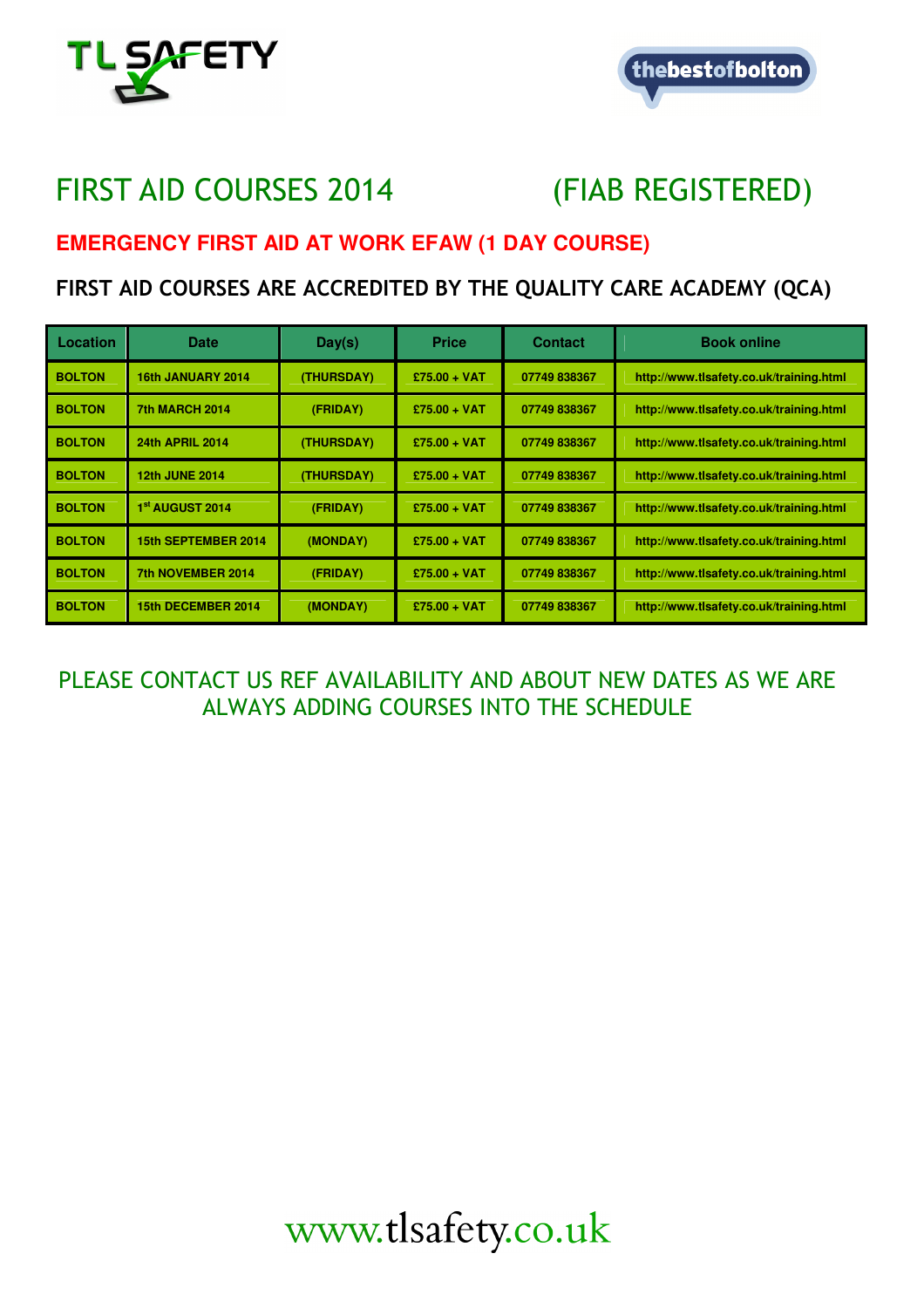



## FIRST AID COURSES 2014 (FIAB REGISTERED) **FIRST AID AT WORK REQUALIFICATION (2 DAY COURSE)**

## FIRST AID COURSES ARE ACCREDITED BY THE QUALITY CARE ACADEMY (QCA)

| Location        | <b>Dates</b>              | Day(s)        | <b>Price</b>    | <b>Contact</b> | <b>Book online</b>                      |
|-----------------|---------------------------|---------------|-----------------|----------------|-----------------------------------------|
| <b>BOLTON</b>   | 17th - 18th FEBRUARY 2014 | (MON - TUES)  | $£129.00 + VAT$ | 07749 838367   | http://www.tlsafety.co.uk/training.html |
| <b>BOLTON</b>   | 14th - 15th APRIL 2014    | (MON - TUES   | $£129.00 + VAT$ | 07749 838367   | http://www.tlsafety.co.uk/training.html |
| <b>BOLTON</b>   | 16th - 17th JUNE 2014     | (MON - TUES)  | $£129.00 + VAT$ | 07749 838367   | http://www.tlsafety.co.uk/training.html |
| <b>BOLTON</b>   | 7th - 8th AUGUST 2014     | (THURS - FRI) | £129.00 + VAT   | 07749 838367   | http://www.tlsafety.co.uk/training.html |
| <b>BOLTON</b>   | 27th - 28th OCTOBER 2014  | (MON - TUES)  | $£129.00 + VAT$ | 07749 838367   | http://www.tlsafety.co.uk/training.html |
| <b>BOLTON</b>   | 16th - 17th DECEMBER 2014 | (TUES – WED)  | $£129.00 + VAT$ | 07749 838367   | http://www.tlsafety.co.uk/training.html |
|                 |                           |               |                 |                |                                         |
|                 |                           |               |                 |                |                                         |
|                 |                           |               |                 |                |                                         |
|                 |                           |               |                 |                |                                         |
|                 |                           |               |                 |                |                                         |
| <b>Location</b> | <b>Dates</b>              | Day(s)        | <b>Price</b>    | <b>Contact</b> | <b>Book online</b>                      |
| <b>CHORLEY</b>  | 13th - 14th JANUARY 2014  | $(MON-TUES)$  | £129.00 + VAT   | 07749 838367   | http://www.tlsafety.co.uk/training.html |
| <b>CHORLEY</b>  | 3rd - 4th MARCH 2014      | $(MON-TUES)$  | £129.00 + VAT   | 07749 838367   | http://www.tlsafety.co.uk/training.html |
|                 |                           |               |                 |                |                                         |
|                 |                           |               |                 |                |                                         |
|                 |                           |               |                 |                |                                         |
|                 |                           |               |                 |                |                                         |
|                 |                           |               |                 |                |                                         |
|                 |                           |               |                 |                |                                         |
|                 |                           |               |                 |                |                                         |
|                 |                           |               |                 |                |                                         |

 PLEASE CONTACT US REF AVAILABILITY AND ABOUT NEW DATES AS WE ARE ALWAYS ADDING COURSES INTO THE SCHEDULE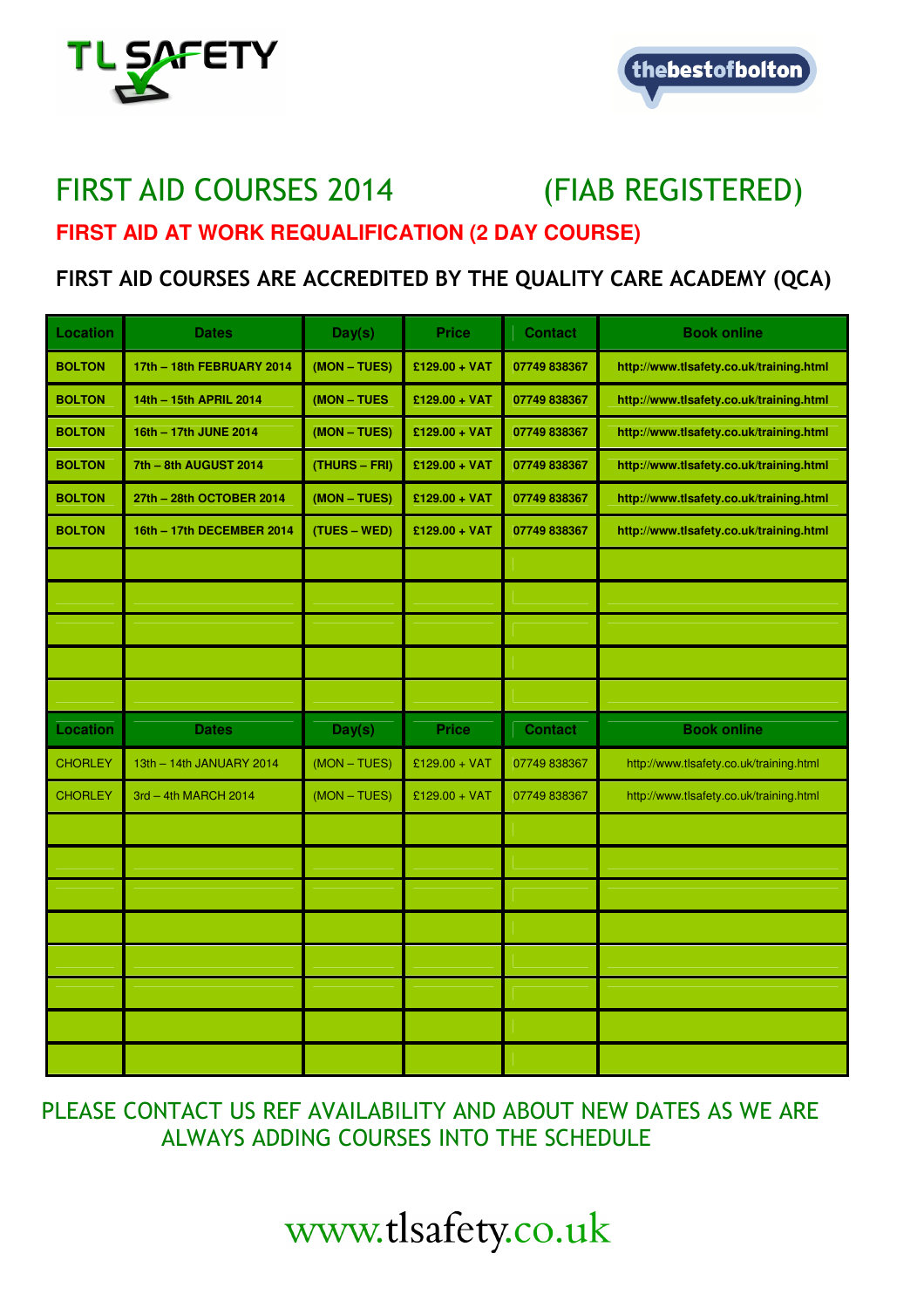



## FIRST AID COURSES 2014 (FIAB REGISTERED)

#### **FIRST AID AT WORK FAW (3 DAY COURSE)**

### FIRST AID COURSES ARE ACCREDITED BY THE QUALITY CARE ACADEMY (QCA)

| Location       | <b>Dates</b>              | Day(s)        | <b>Price</b>    | <b>Contact</b> | <b>Book online</b>                      |
|----------------|---------------------------|---------------|-----------------|----------------|-----------------------------------------|
| <b>BOLTON</b>  | 19th - 21st FEBRUARY 2014 | $(WED - FRI)$ | $£175.00 + VAT$ | 07749 838367   | http://www.tlsafety.co.uk/training.html |
| <b>BOLTON</b>  | 2nd - 4th APRIL 2014      | $(WED - FRI)$ | $£175.00 + VAT$ | 07749 838367   | http://www.tlsafety.co.uk/training.html |
| <b>BOLTON</b>  | 18th - 20th JUNE 2014     | $(WED - FRI)$ | $£175.00 + VAT$ | 07749 838367   | http://www.tlsafety.co.uk/training.html |
| <b>BOLTON</b>  | 18th - 20th AUGUST 2014   | $(MON - WED)$ | $£175.00 + VAT$ | 07749 838367   | http://www.tlsafety.co.uk/training.html |
| <b>BOLTON</b>  | 6th - 8th OCTOBER 2014    | $(MON - WED)$ | $£175.00 + VAT$ | 07749 838367   | http://www.tlsafety.co.uk/training.html |
| <b>BOLTON</b>  | 8th - 10th DECEMBER 2014  | $(MON - WED)$ | $£175.00 + VAT$ | 07749 838367   | http://www.tlsafety.co.uk/training.html |
|                |                           |               |                 |                |                                         |
|                |                           |               |                 |                |                                         |
|                |                           |               |                 |                |                                         |
|                |                           |               |                 |                |                                         |
| Location       | <b>Dates</b>              | Day(s)        | <b>Price</b>    | <b>Contact</b> | <b>Book online</b>                      |
| <b>CHORLEY</b> | 27th - 28th JANUARY 2014  | $(MON - WED)$ | £175.00 + VAT   | 07749 838367   | http://www.tlsafety.co.uk/training.html |
| <b>CHORLEY</b> | 10th - 12th MARCH 2014    | $(MON - WED)$ | $£175.00 + VAT$ | 07749 838367   | http://www.tlsafety.co.uk/training.html |
| <b>CHORLEY</b> | 28th - 30th APRIL 2014    | $(MON - WED)$ | $£175.00 + VAT$ | 07749 838367   | http://www.tlsafety.co.uk/training.html |
| <b>CHORLEY</b> | 9th - 11th JUNE 2014      | $(MON - WED)$ | $£175.00 + VAT$ | 07749 838367   | http://www.tlsafety.co.uk/training.html |
| <b>CHORLEY</b> | 21st - 23rd JULY 2014     | (MON - WED    | $£175.00 + VAT$ | 07749 838367   | http://www.tlsafety.co.uk/training.html |
|                |                           |               |                 |                |                                         |
|                |                           |               |                 |                |                                         |

## PLEASE CONTACT US REF AVAILABILITY AND ABOUT NEW DATES AS WE ARE ALWAYS ADDING COURSES INTO THE SCHEDULE